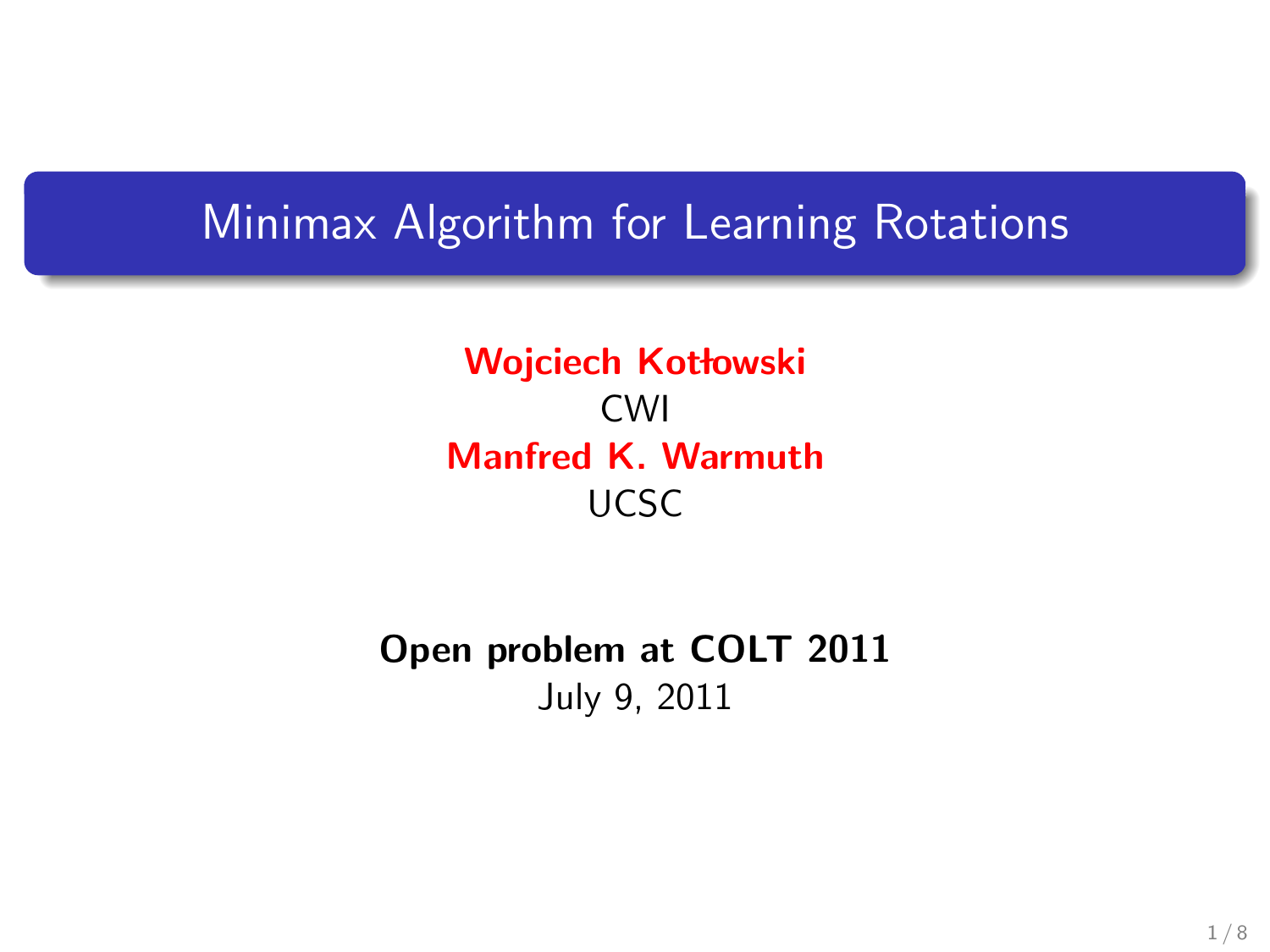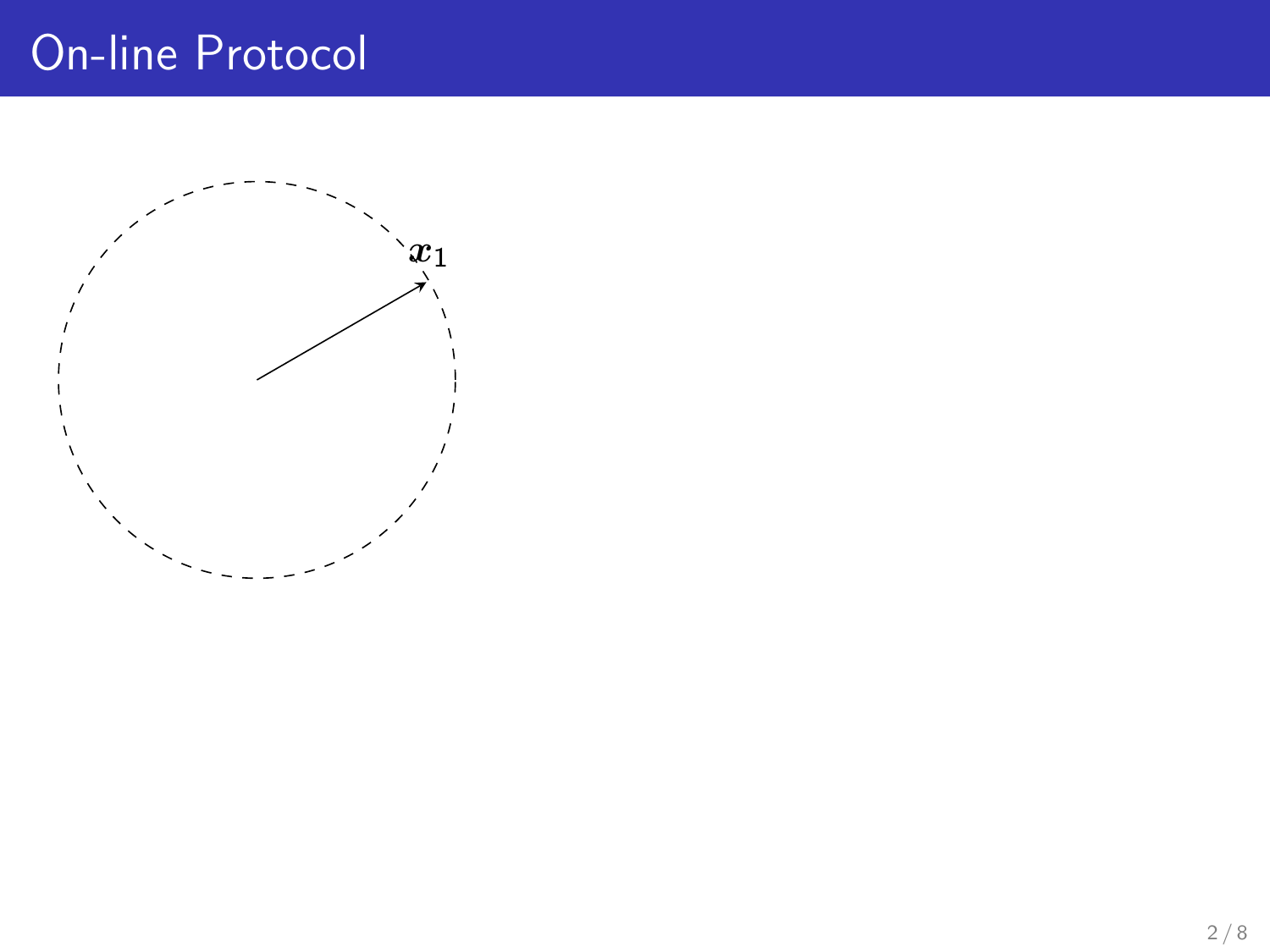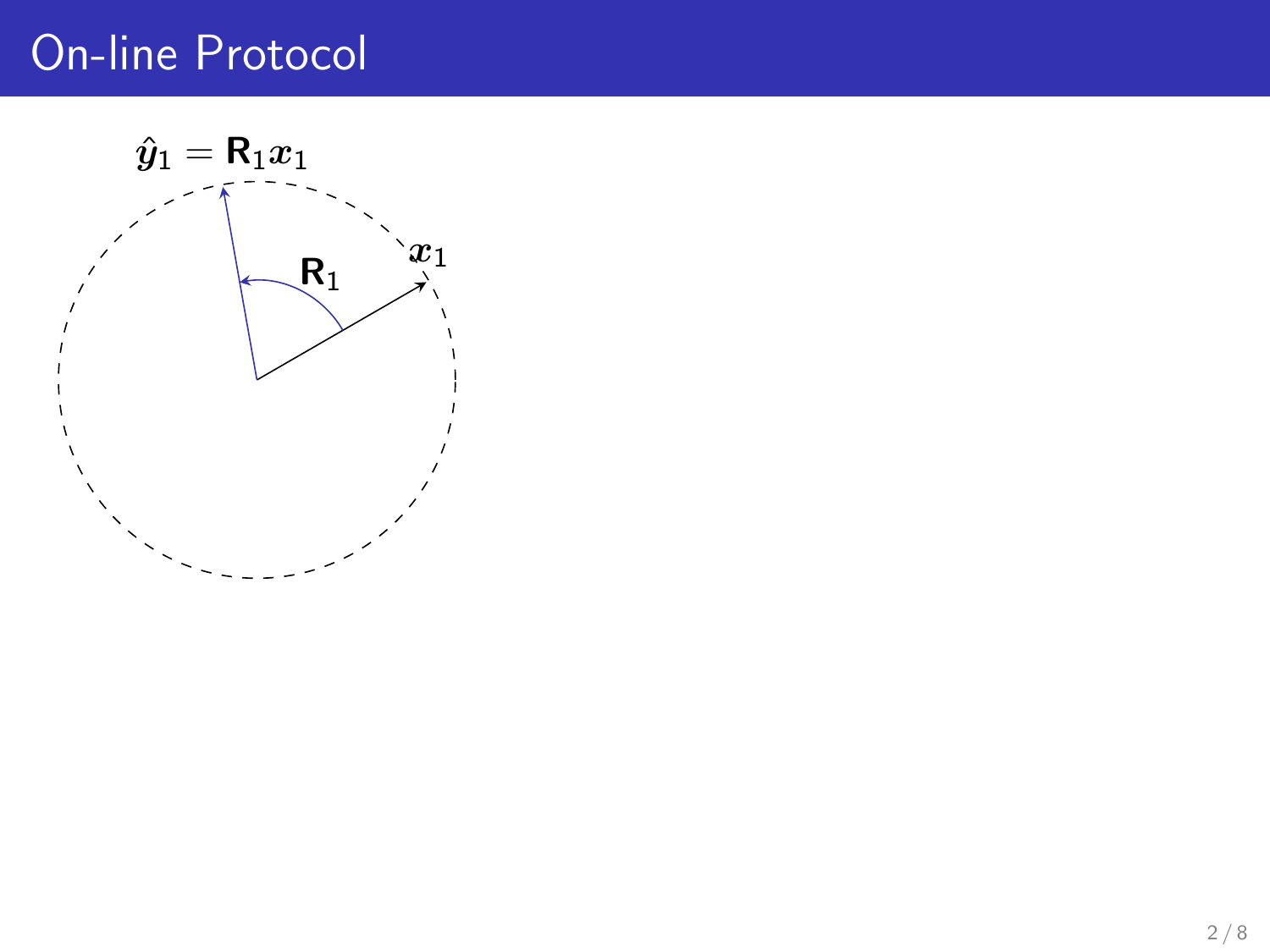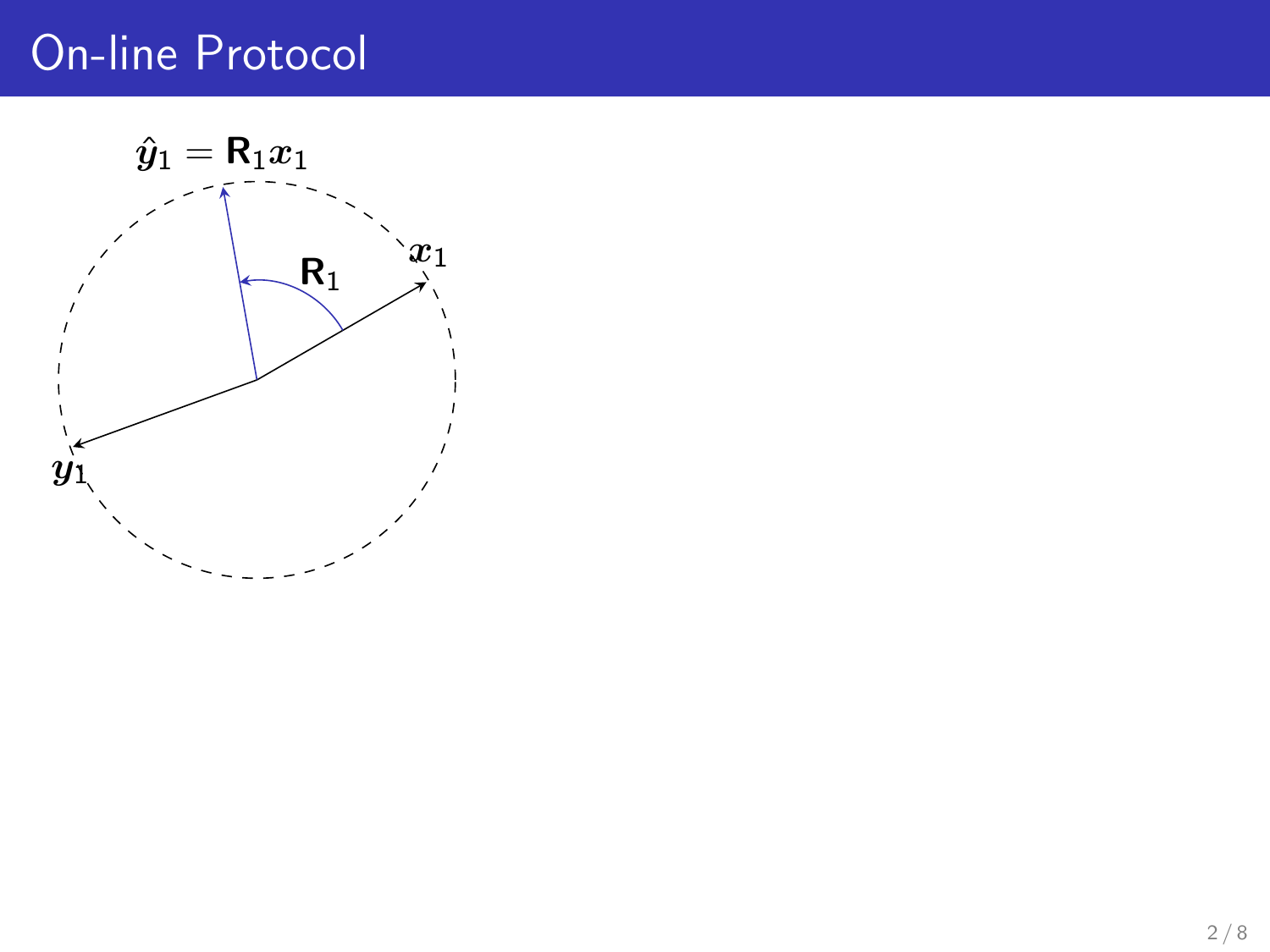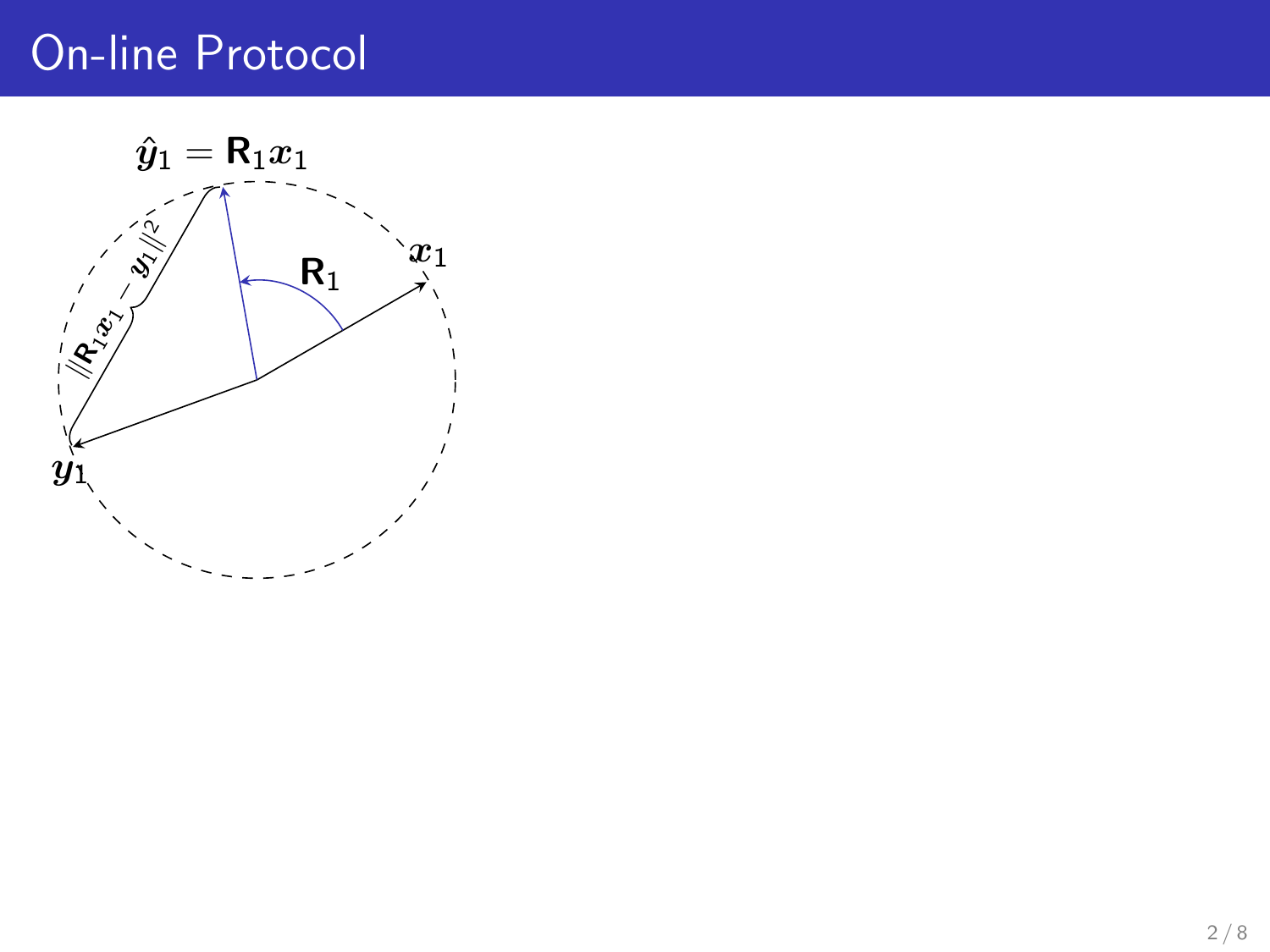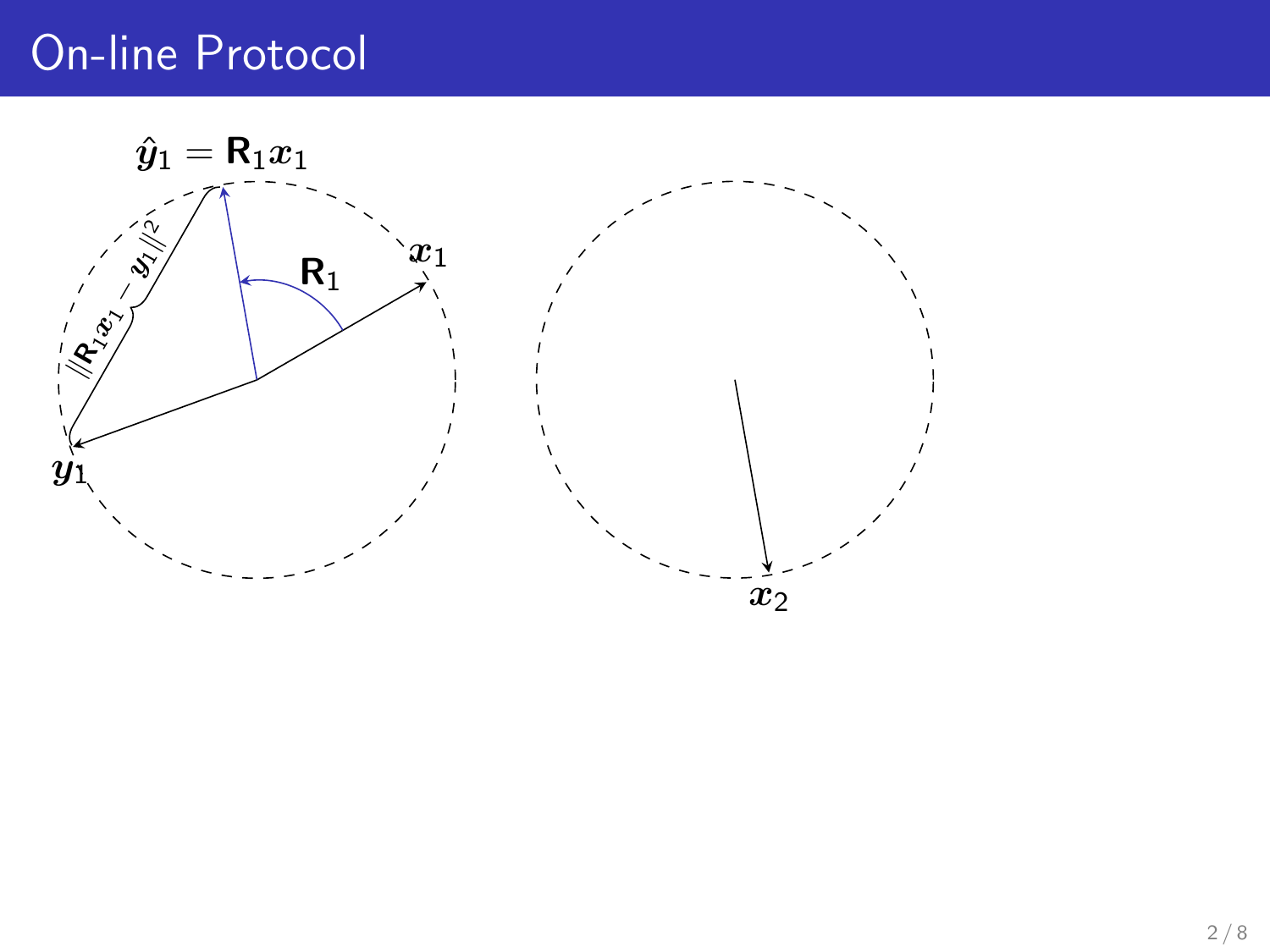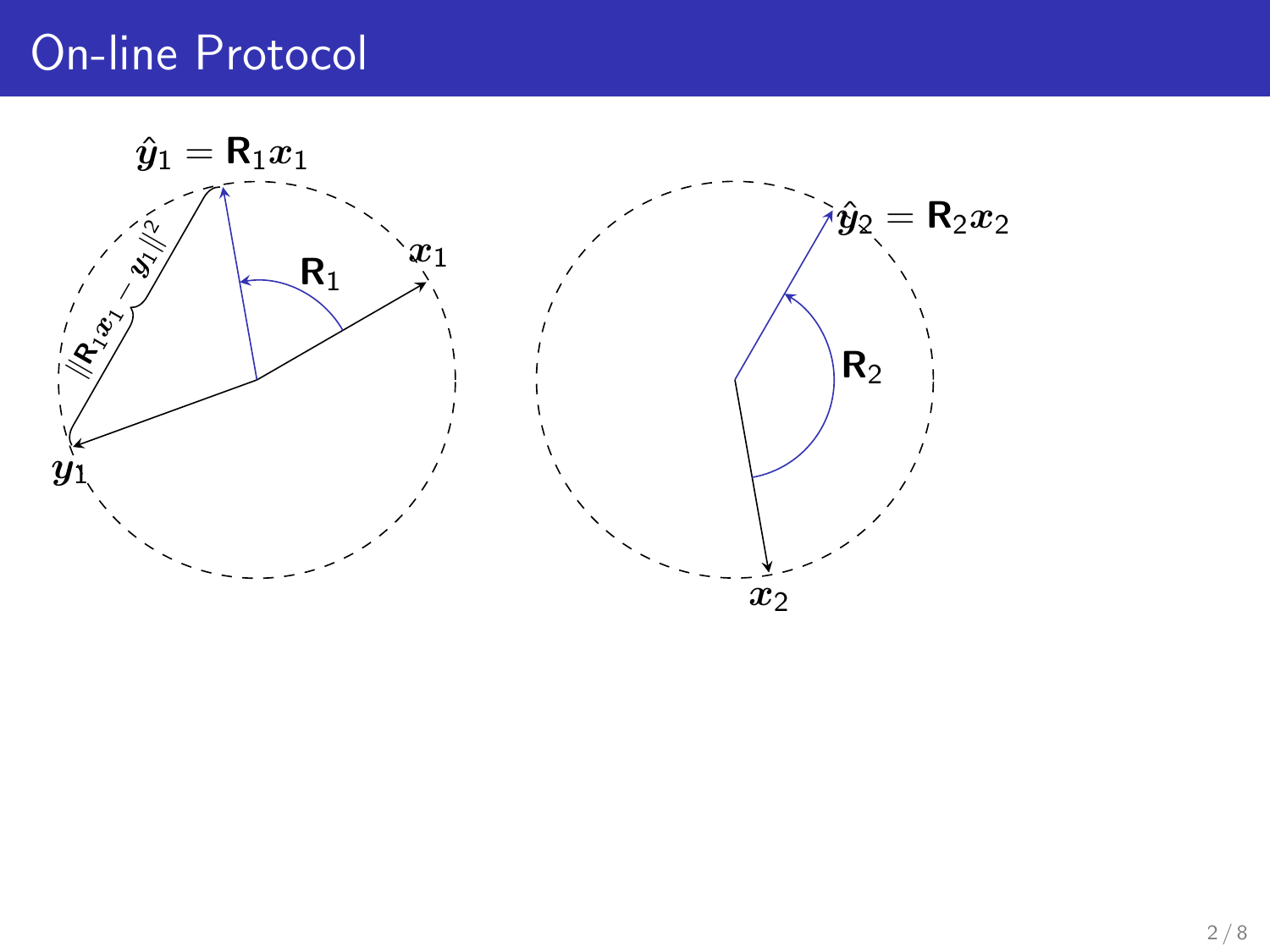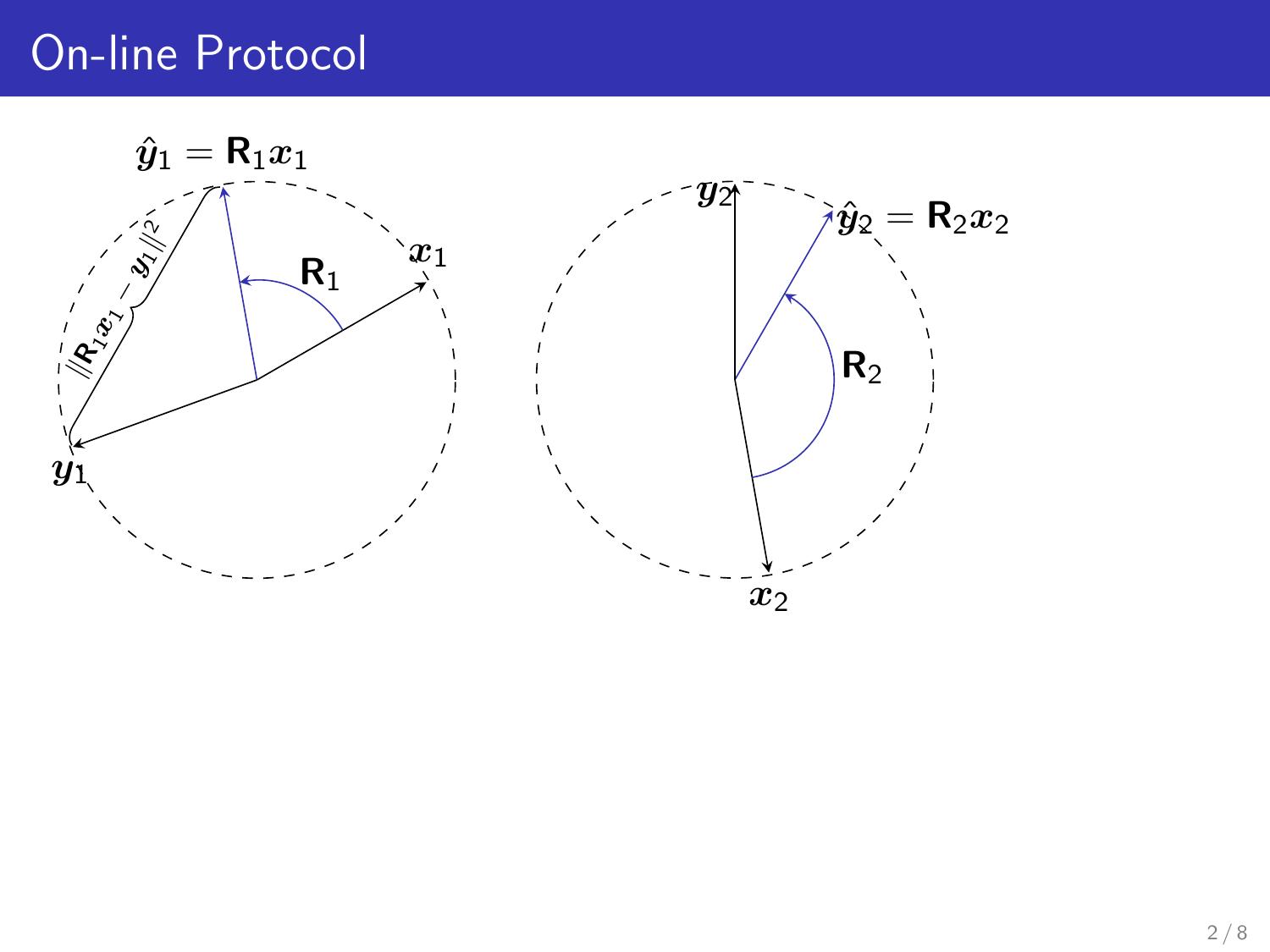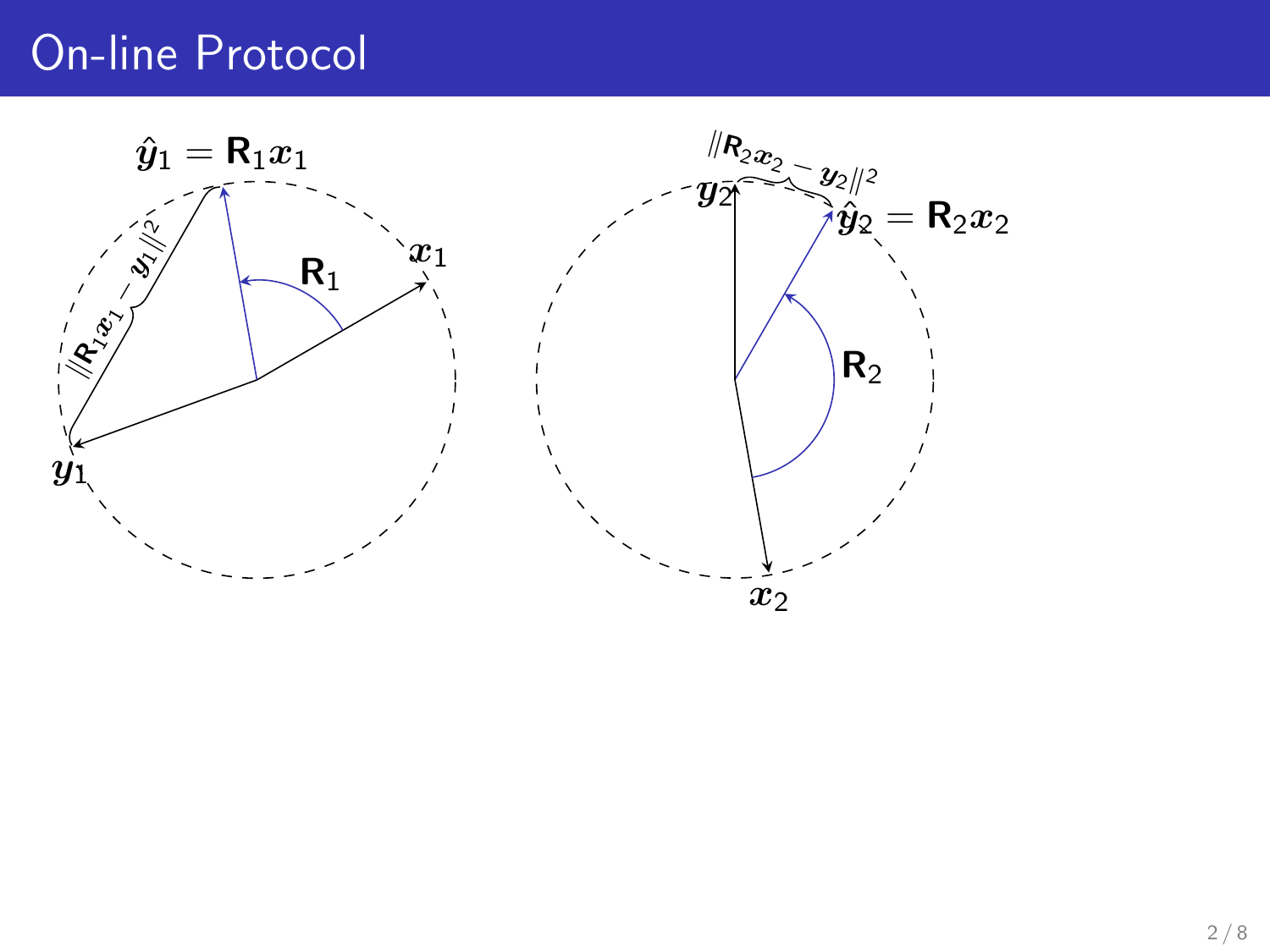

$$
\sum_{t=1}^{T} L_t(\mathbf{R}_t) - \min_{\mathbf{R} \in \mathcal{SO}(n)} \sum_{t=1}^{T} L_t(\mathbf{R})
$$

Applications in vision, robotics, matrix completion, subspace tracking, quantum physics, etc. [Arora 2009, Hazan et al. 2010]

. . .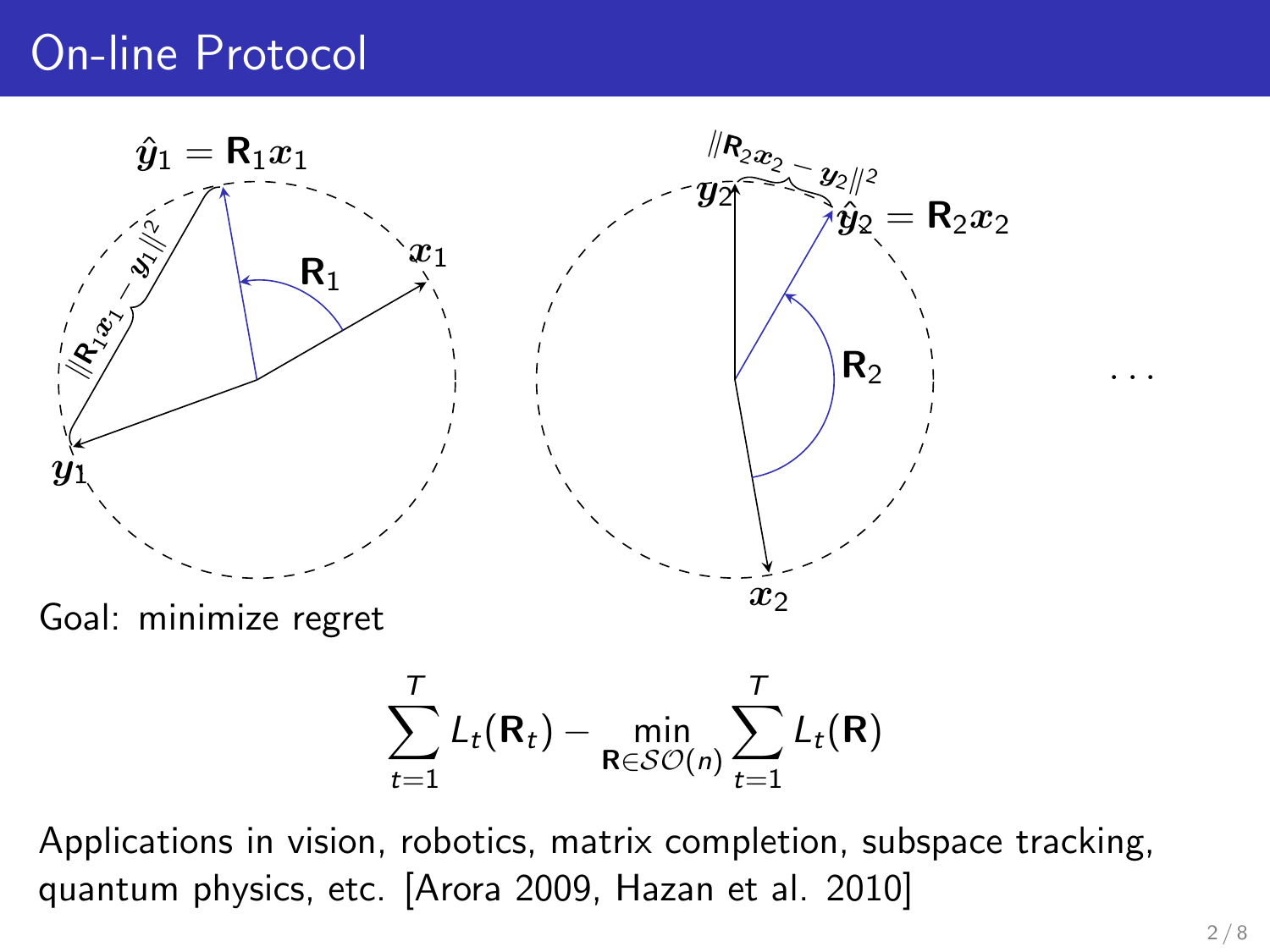- $\bullet$  Set of rotation matrices  $SO(n)$  is non-convex, but is a Lie group equipped with Lie algebra
- **.** Loss is linear:

$$
L_t(\mathbf{R}_t) = \frac{1}{2} \mathbb{E} \left[ \|\mathbf{R}_t x_t - y_t\|^2 \right]
$$
  
= 
$$
\frac{1}{2} \mathbb{E} \left[ \frac{\|\mathbf{R}_t x_t\|^2}{1} + \frac{\|y_t\|^2}{1} - 2(\mathbf{R}_t x_t) \cdot y_t \right]
$$
  
= 
$$
1 - (\mathbb{E}[\mathbf{R}_t] x_t) \cdot y_t
$$

• Batch problem is known as Wahba's problem Solvable with SVD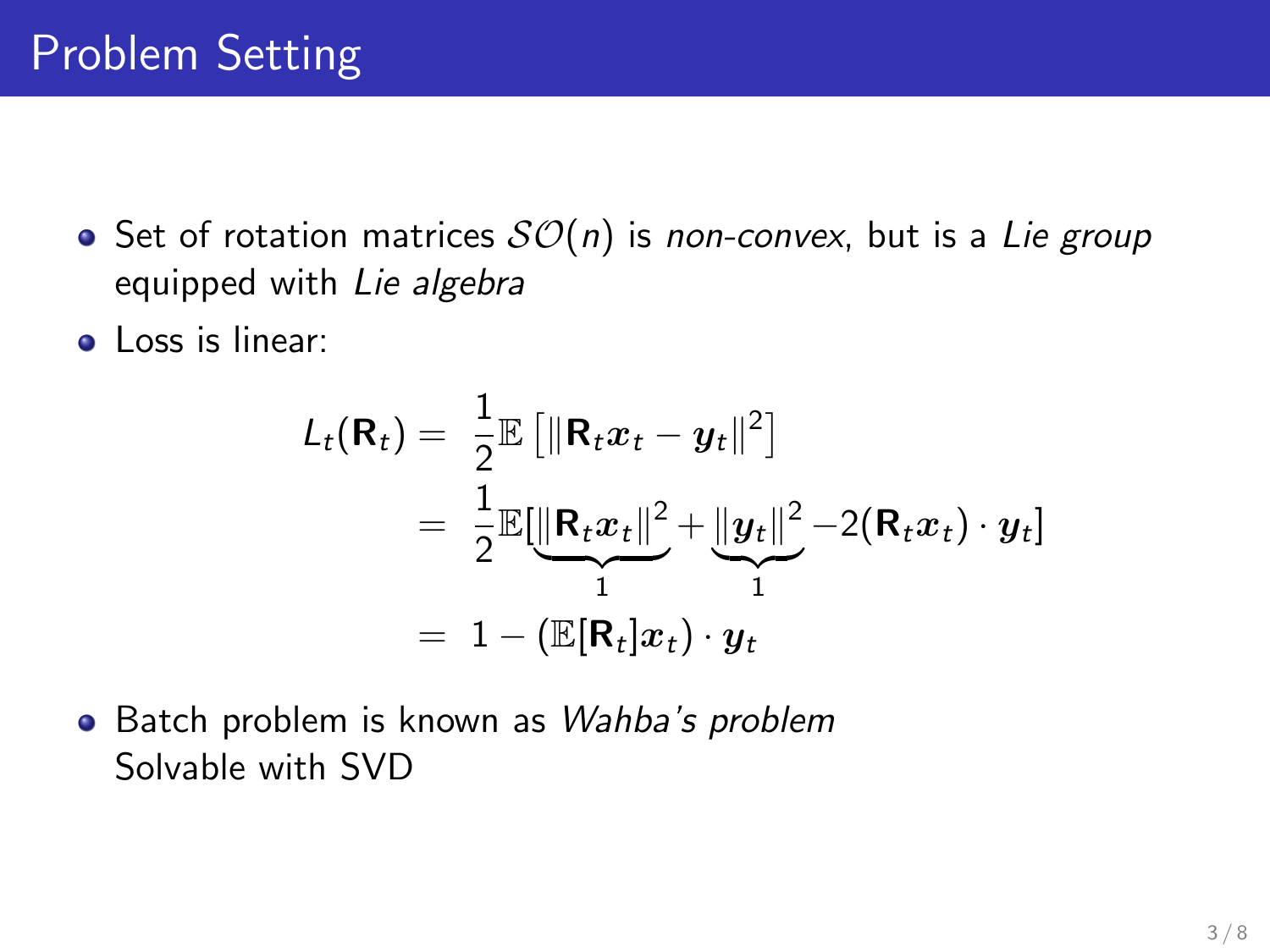## Previous Work

• [Arora, NIPS '09]: Matrix exponentiated gradient algorithm

- $\bullet$  exploits Lie group/algebra structure
- **o** deterministic
- **•** problems with the motivation

[Hazan et al., COLT '10]:

• Any deterministic algorithm  $\Rightarrow$  can be forced to have regret  $\Omega(T)$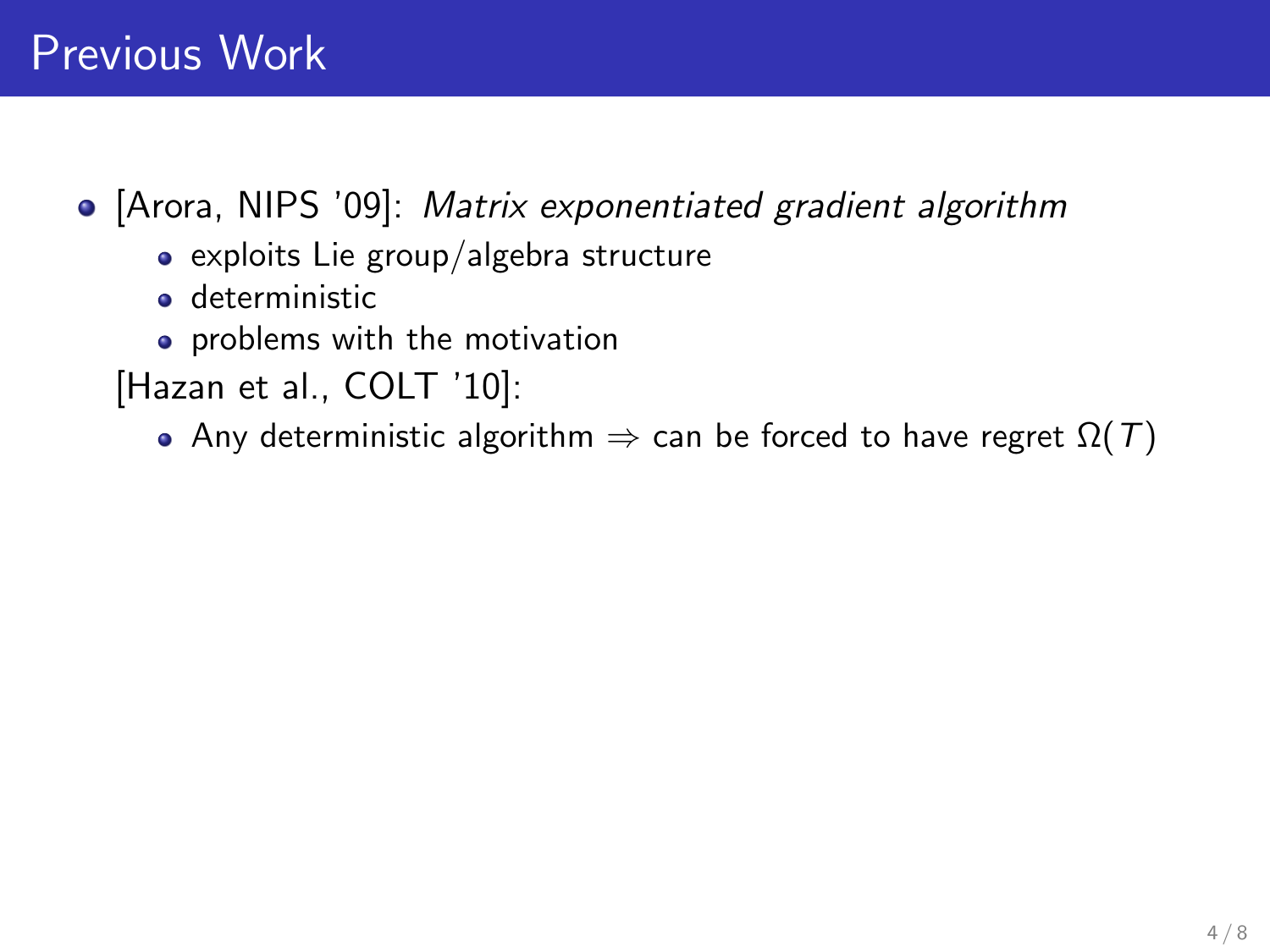## Previous Work

• [Arora, NIPS '09]: Matrix exponentiated gradient algorithm

- $\bullet$  exploits Lie group/algebra structure
- **a** deterministic
- **•** problems with the motivation
- [Hazan et al., COLT '10]:
	- Any deterministic algorithm  $\Rightarrow$  can be forced to have regret  $\Omega(T)$
	- Randomized gradient descent:
		- Frobenius norm regularization with projection.
		- $2\sqrt{nT}$  regret bound.

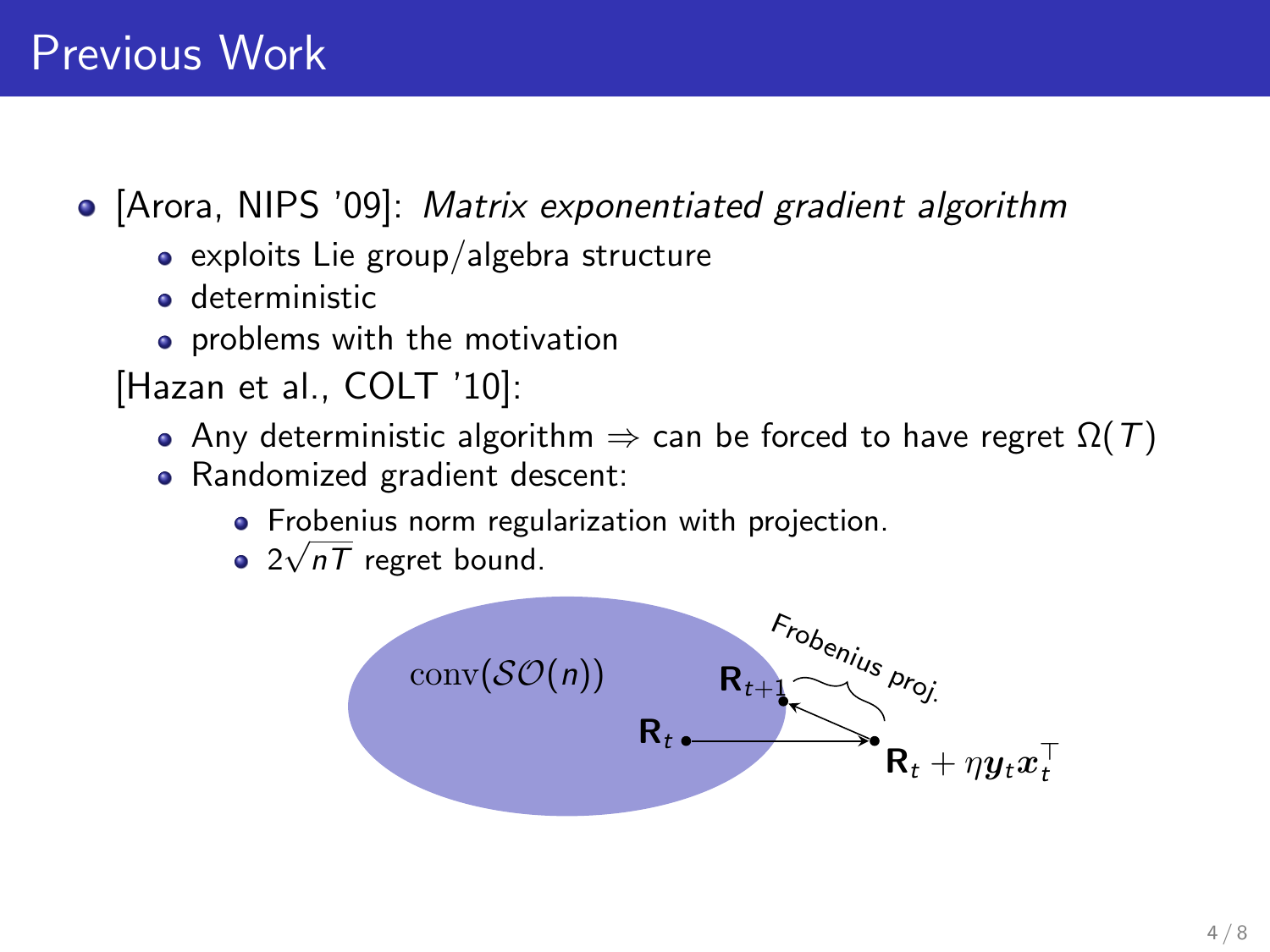Is the problem already solved?

- Is Frobenious norm proper way to regularized rotations?
- Is there a notion of entropy defined over  $SO(n)$ ?
- Elegant Lie group and Lie algebra structure not exploited. √
- For gradient descent, the constant in front of the  $O($  $(T)$  is not For gradient descent, the constant in front<br>optimal (for  $n=2, \, 2\sqrt{2T}$  instead of  $\sqrt{T})$ .

We hope to shed some light on these issues by finding the minimax algorithm for learning rotations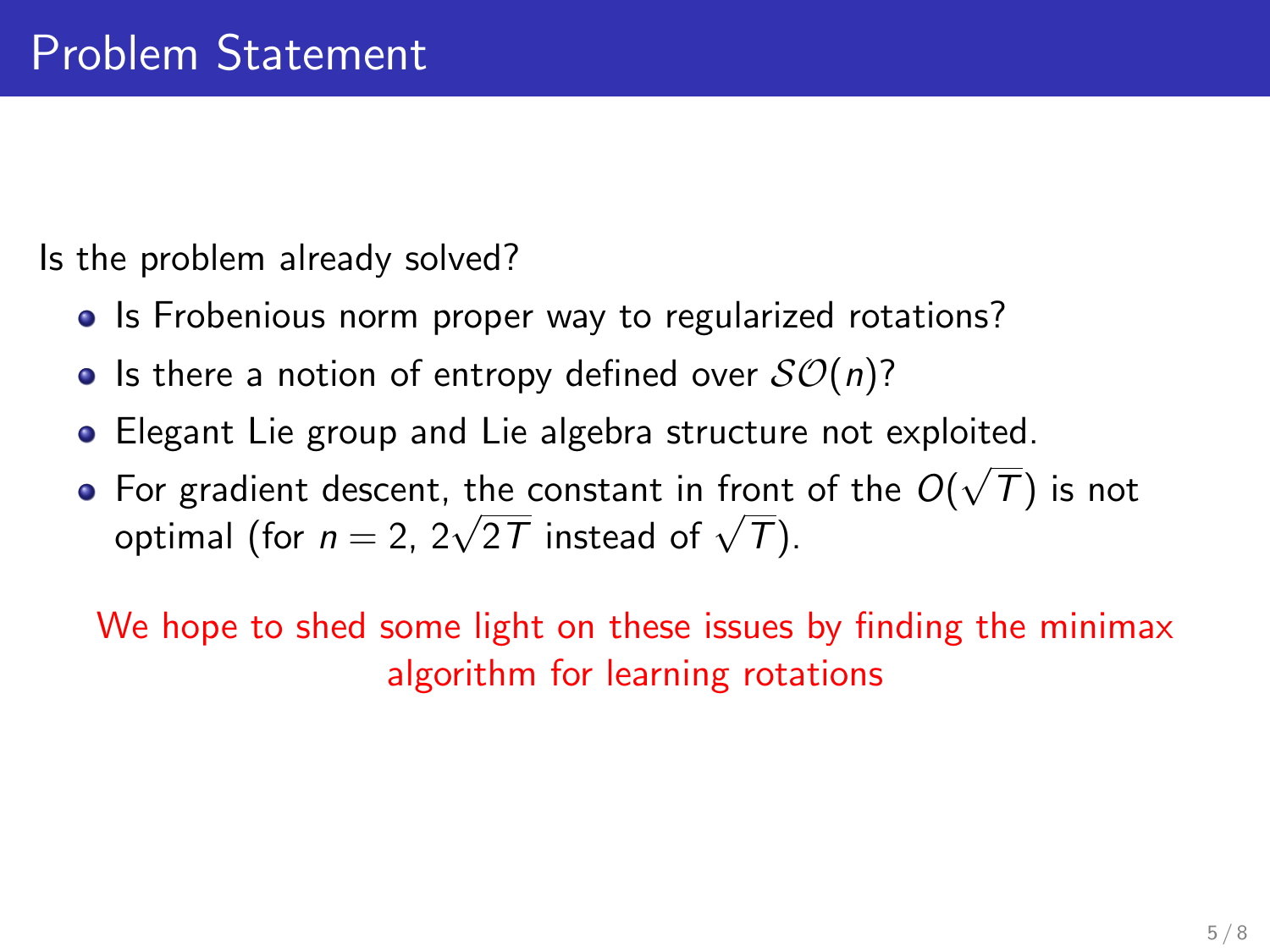- If the instances  $x_t$  are restricted to be a fixed unit vector, say  $e_1$ , then we can give the minimax algorithm:
	- Enough to predict with  $\hat{y}_t$ , s.t.  $\|\hat{y}_t\| \leq 1$
	- The minimax prediction:

$$
\hat{\bm{y}}_t = \frac{s_{t-1}}{\sqrt{\|s_{t-1}\|^2 + \mathcal{T} - t + 1}},
$$

where 
$$
s_{t-1} = \sum_{q=1}^{t-1} y_q
$$

 $R_t e_1$  $\hat{\bm{e}}_1$  $y_{t}$  $\lVert \hat{\bm{y}}\bm{\mathrm{t}} - \bm{y}\bm{\mathrm{t}} \rVert^2$ 

Minimax regret:  $\sqrt{\tau}$ .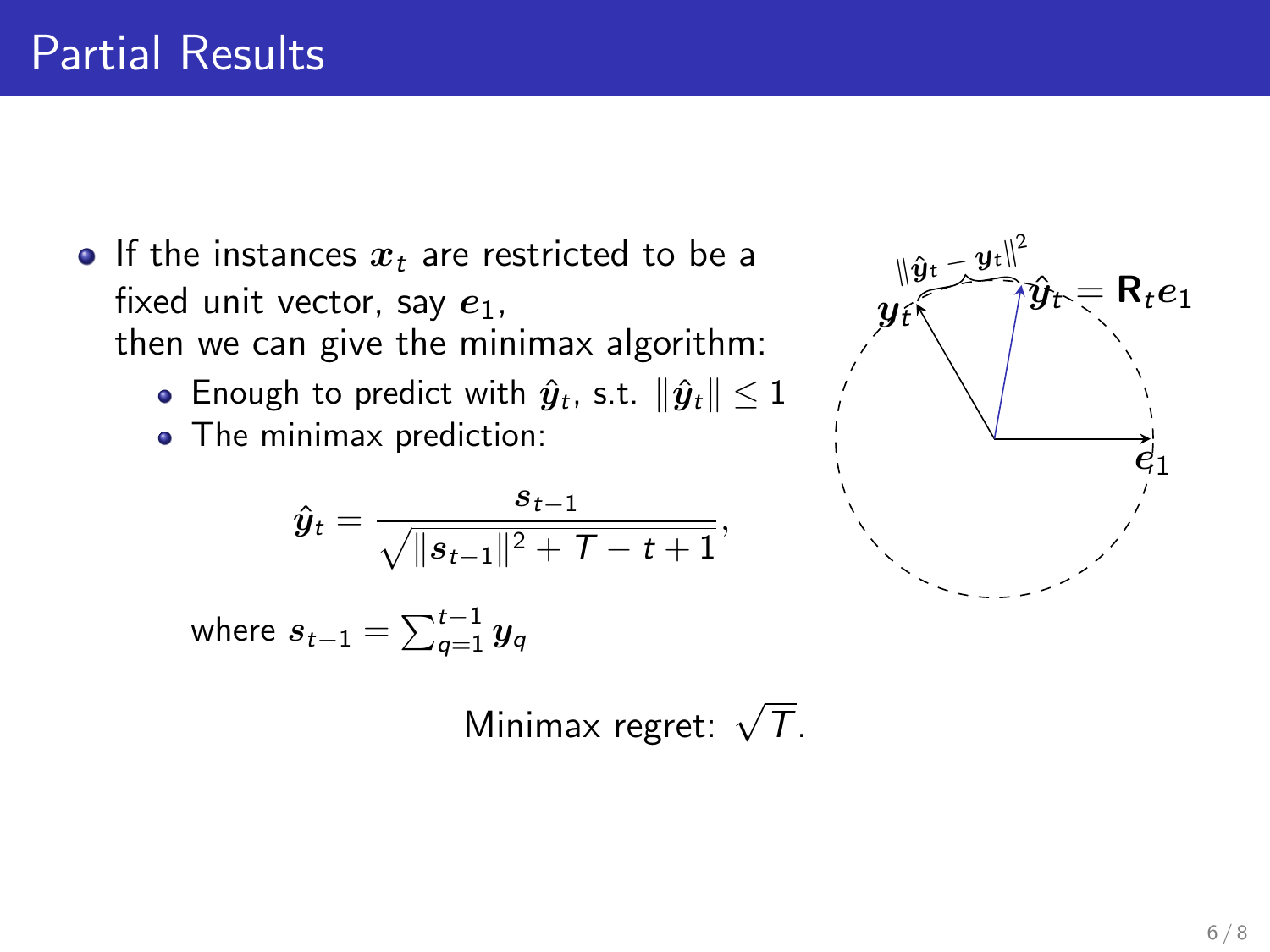For  $n = 2$ , a simpler problem is equivalent to learning rotations.



 $\|\mathsf{R}_t e_1 - \mathsf{R}_\mathsf{x} y_t\|^2 = \|\mathsf{R}_t \mathsf{R}_\mathsf{x} x_t - \mathsf{R}_\mathsf{x} y_t\|^2 \stackrel{(n=2)}{=} \|\mathsf{R}_\mathsf{x} \mathsf{R}_t x_t - \mathsf{R}_\mathsf{x} y_t\|^2 = \|\mathsf{R}_t x_t - y_t\|^2$ 

For  $n > 2$ , the transformation does not work anymore.